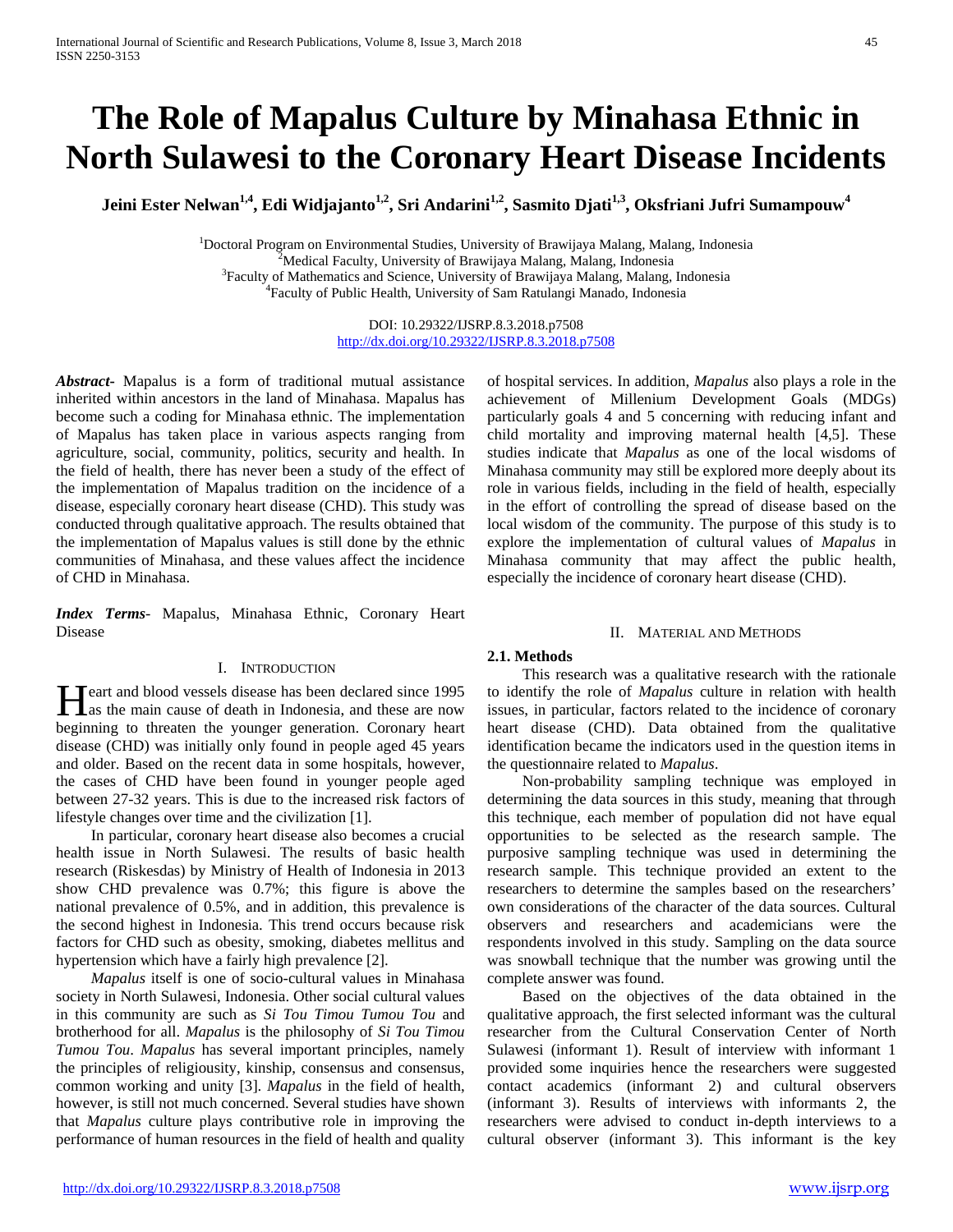informant (keyperson). Informant 3, is a former academic in the field of culture who has done several studies on Minahasa culture especially *Mapalus*. To date, informant 3 is the only person who has the most valid information about *Mapalus* in the area of North Sulawesi. Data analysis was conducted through content analysis model according to Miles and Hubberman. The data obtained were then presented in the form of narration.

## III. DISCUSSION

 The Minahasa community recognizes a form of cooperation which is commonly called as *Mapalus*. *Mapalus* is a form of traditional mutual assistance to help each other and it has been inherited within ancestors in the land of Minahasa to this date; *Mapalus* is something intended for mutual benefit by and for each member. *Mapalus* is part of *gotong royong* culture, which is common in Indonesian context, meaning selfless cooperation and mutual assistance (unlike helping each other where there are rights and obligations). *Mapalus* commonly is implemented in the area of agriculture, and it was in 1960 became the turning point for *Mapalus* development.

 *Mapalus* was originally started in the area of agriculture. In this case *Mapalus* is done to open and work for the farmland. For this, the activities began with the formation of *Mapalus* group consisting of 10 people, of group members are usually based on kinship and relatives. Furthermore, this group will elect the group leader. The leadership of this group covers the responsibility of organizing *Mapalus* group even in giving advice to punishment such as lashes. The person who became the leader of the *Mapalus* group must first be given a lash by a member of the *Mapalus* group, so that no member *Mapalus* makes any objections in case being punished by the leader later.

 Some habits of *Mapalus* activities are waking up very early in the morning around 4 a.m., and it is usually arranged by the group leader. The wake-up arrangements are made using signals such as drums and other instruments. Food and lunch have been prepared by the group at the night before. The trip to the farmland usually takes 1-2 hours (depending on the location of the farmland). Due to the cold weather in the early morning, every member of *Mapalus* will be given a shot of *captikus*, traditional distilled beverage from the enau tree (*Arenga pennata*) containing high alcohol. As the lunch time, the logistics for lunch is firstly arranged by the group leader, and the members eat together by using banana leaves. The common food menu for the lunch is cassava, banana, vegetable and chili sauces.

 Philosophically *Mapalus* is local spirit and local wisdom of Minahasan society that has already existed and instilled in the heart of the society. *Mapalus* has three basic types of human personality in its group: 1) *Touching Hearts* (a self-call with sincerity of fundamental and deep conscience), 2) *Teaching Mind* (full of awareness and responsibility to empower the people and groups), and 3) *Transforming Life* (mutual living and welfare of every person and group in the community). In the book *The Mapalus Way*, *Mapalus* is described as a work system that has ethical values such as reciprocal, participatory, solidarity, responsibility, mutual cooperation, good leadership, discipline, transparency, equality, and trust.

 *Mapalus* is a social system that fits well with the various activities namely, economic, social, and even nation-building activities; as referring the *Mapalus* as the spirit and the foundation of activities, it always succeeds. Like a body, *Mapalus* is the working system of harmonious biological functions among organs of the body from the brain, eyes, mouth, hands, feet, and others. It seems that the human body that seeks to create order and control in matters relating to its own body, as well as *Mapalus*, it strives for stability for social life. *Mapalus* cannot grow to maximum level if it is not in a coherent symbolic system (interconnected). *Mapalus* with its values has become a symbol system that closely adheres to Minahasan people which further becomes the coding of a Minahasa cultural identity.

 In other words, *Mapalus* is a symbol of the presence of the Minahasa community which in its social implementation pervades the fields as a work relation, both in the economic, social and religious aspects. Indeed *tou* (people) of Minahasa should be first familiar with the working system in the field of agriculture. *Mapalus* has an active function to collect and involve the role of the community to help each other actively in agriculture such as cultivating and planting, caring, harvesting and even marketing the agricultural products.

 As the migration trend of this society, *Mapalus* has begun to shift as well. As it was initially part of the agricultural sector, and then it shifts into the housing sector (building a house together), entering the church, office, community through gathering or mourning. For example regular gathering of *tuama waya* (for male members) and *wewene waya* (for female members), the social gatherings are namely utilizing food and money.

 Currently *Mapalus* has experienced a so-called cultural change means that *Mapalus* has been applied to various fields but still with the same spirit and philosophy, such as *Mapalus* of grief, happiness, and mourning. The location where the *Mapalus* is still commonly visible is in the area of Minahasa, while other area that has experienced the cultural changes is in the city of Manado.

## **3.1 The Development of** *Mapalus*

 *Mapalus* has developed in agricultural sector, and it was in 1960 became the turning point for the development of *Mapalus*. This occurred because the migration started from the rural community to urban area such as City of Manado due to job offer in the city area. This made *Mapalus* starts shifting from *mainscaaff* to *schelscaaff* (from village community to urban community).

 Due to these changes, the nature of *Mapalus* begins to shift as well. Initially it was part of the agricultural sector shifts into the other sectors namely housing (building a house together), entering the church, office, the role of community through gathering of happiness and mourning, for example regular gathering of *tuama waya* (for male members) and *wewene waya* (for female members); this type of social gathering is like collecting food and money for the community members. The *Mapalus* gathering has shifted into a social pillar with the obligation for the community members to bring food in 2 forms of the events that are *kumawus* and *meekan*.

 The development of *Mapalus* began to occur when the migration of the community people to City of Manado, and they are still bringing the local culture from their village; one of the local cuture from the village is *Mapalus*. The rationale of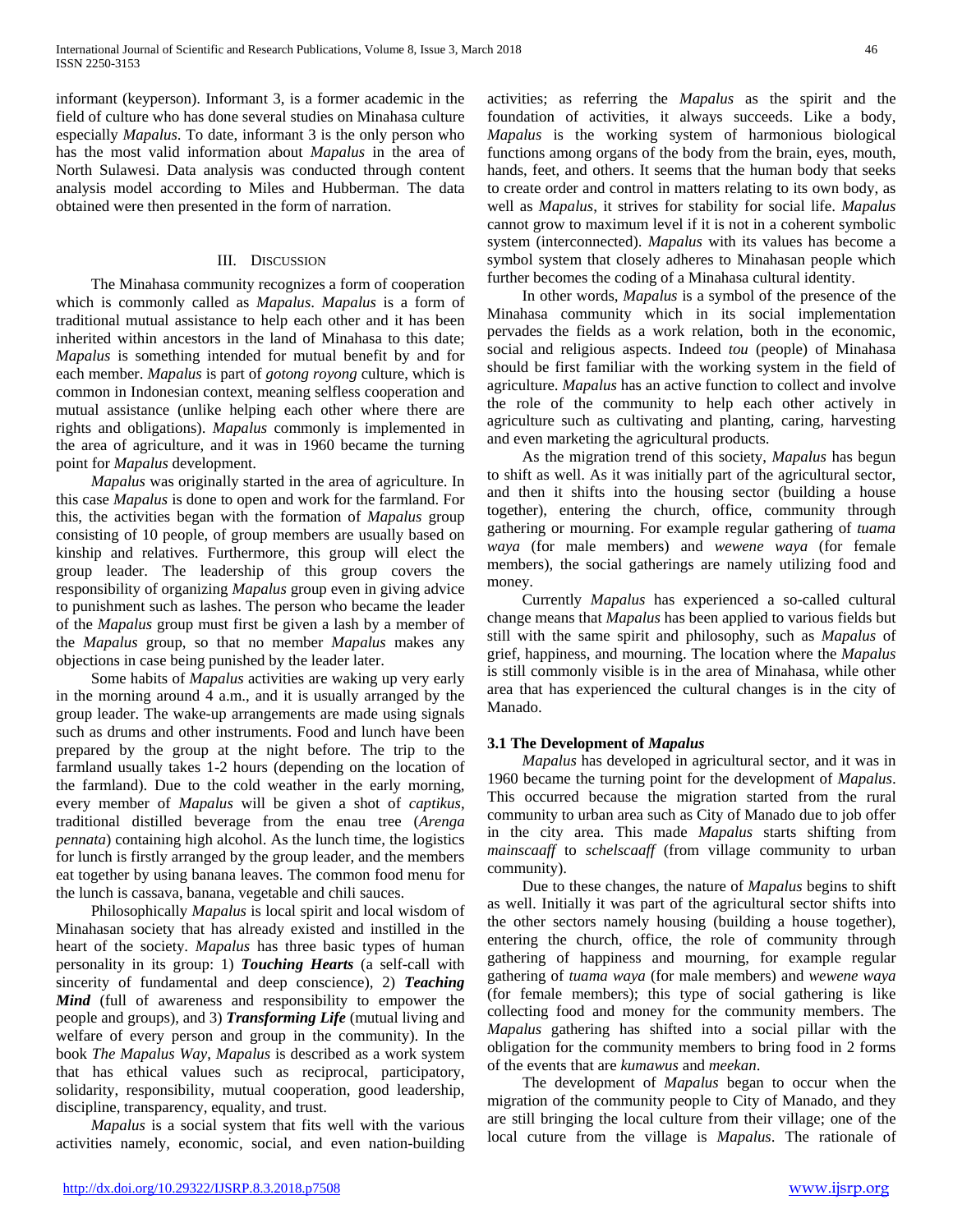bringing the *Mapalus* culture and it exists is because the situation in the city is hard for the people, so that the attitude of solidarity among the community is needed. It is this solidarity attitude that *forces* the society to establish the pillars of *Mapalus* in the city. This is the beginning of the development of traditional *Mapalus*in a more modern context. Mutual assistance consists of 11 ethos like, reciprocal, participatory, solidarity, responsibility/responsibility, mutual cooperation, good leadership, discipline, transparency, equality and mutual trust, and 5 principles such as love, plurality, social justice, faith, and deliberation. In addition, *Mapalus* also evolves from agriculture to other areas such as social, economic, government, and health. The development of *Mapalus* according to Parengkuan [6] has been divided into several time periods, namely before 1680s, 1680-1860, 1860-1950, 1950-1970 and after 1970. *Mapalus* system in Minahasa before 1680s can be seen in Figure 1.



**Figure 1.** *Mapalus* **System before 1680s [6]**

 Figure 1 describes that the *Mapalus* regulatory system is rooted in *kanaramen* and *ta'ar* that govern the social interaction and also the number of *Mapalus* groups, their leadership, and bound, working conditions, sanctions, and so forth. The system also provides guarantees to *Mapalus* members regarding their consumption rights before, during and after work. This is done in relation to their rights to receive assistance in accordance with the fixed list of names and on the privileges of other members. *Mapalus* groups use a specific regulatory system, constantly directed by *kanaramen* and *ta'ar*, so there are always new regulatory restrictions to improve the system or adapt it to changes [6]. The following Figure describes the *Mapalus* system in the period of 1680-1860.



**Figure 2. Four elements of** *Mapalus* **in the period of 1680- 1860**

 In the period 1680-1860, in this *Mapalus* system, the time interval is also needed to ascertain whether *kanaramen* and *ta'ar* will sanction the *Mapalus* regulatory system tailored to the fulfillment of the terms of the agreement. The *kawanua*, especially the *Mapalus* groups, did not encounter any problems due to the flexibility and simplicity of existing norms. The first network was built in the period of 1853-1859. The use of carts, the construction of road betworks and market development, together with the use of horses, stimulated cash economic system based on money in Minahasa. The liveliness of the cash economic system in this period greatly affected the system of *Mapalus* after that.



**Figure 3. The development of** *Mapalus* **after 1860s**

 The figure above shows the development of *Mapalus* after 1860s. In this period, the *Mapalus* system has been developed on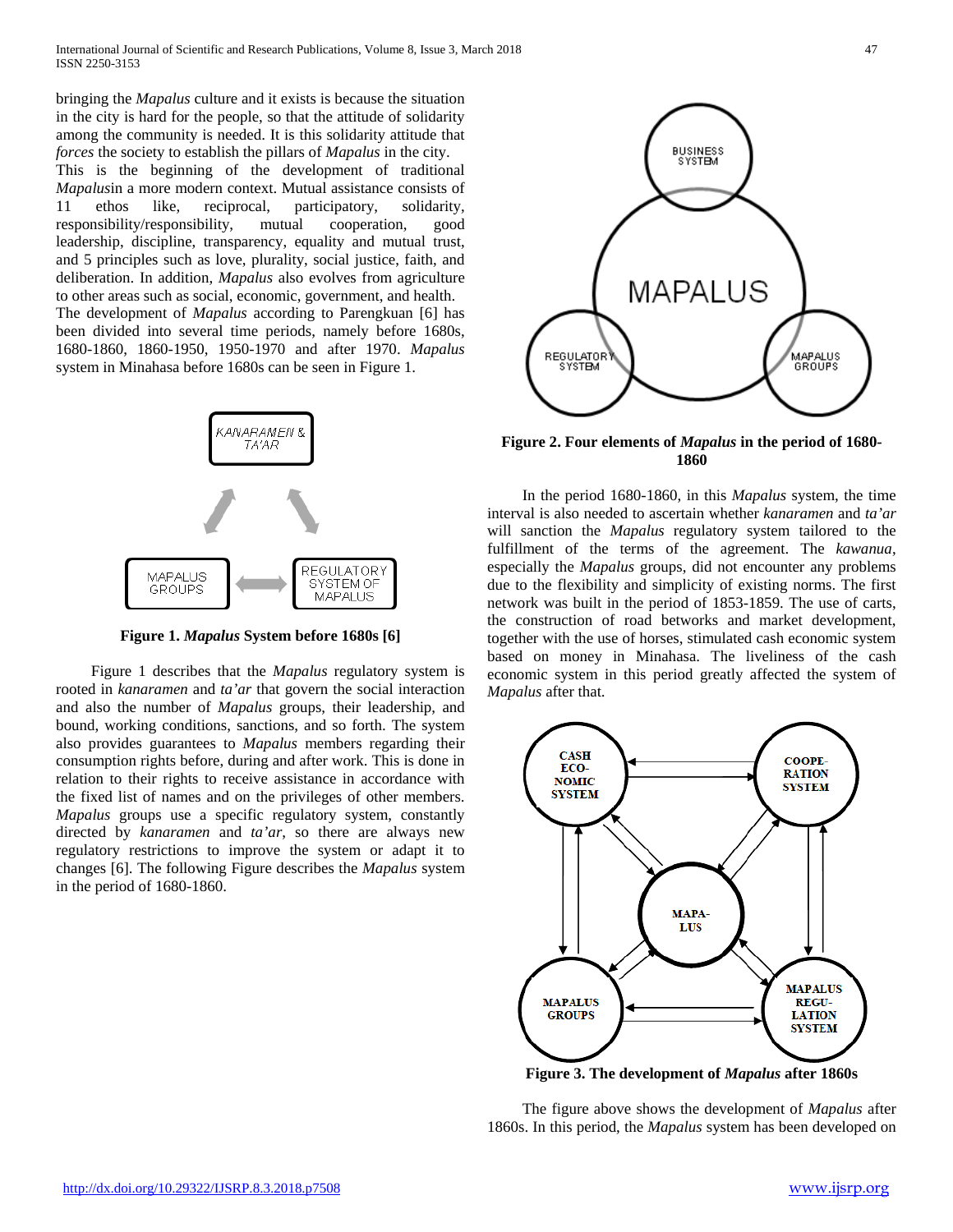the effects of the economic field, especially on the use of cash economic system. This is done in the payment of community work and services. Minahasan farmers with trade involvement are not the first time to utilize the instrumental *Mapalus*. The colonial government certainly needed a lot of manpower to expand the road network throughout the Minahasa region and connect it with Manado. No tractor or bulldozer reached the hills and filled the valley to get to this network. Through *Basar* Law and *Kadua* Law, the colonial government requested the assistance of the *Tua* Law in mobilizing the community [6].

The easiest way for the *Tua* Law to accommodate this was by utilizing *Mapalus* groups that are always available for work, especially when they were not busy on the plantation. One example of large-scale *Mapalus* mobilization for road construction was in the 19th Century which occurred during the construction of a road connecting Tondano with Airmadidi. Such *Mapalus* labor was part of a government-operated corvee system (*heerendienst*) [6].



 *Mapalus* which was originally comprised of only three elements has now multiplied in complexity with the addition of cash economy, cooperation system, and social system. The variations and diversification in the concept and organization of *Mapalus* seem to be linked to increased cash economy and two other non-original elements. The increased availability of employment opportunities for rural-urban migrants has led to fewer workers in the agricultural sector particularly in villages in the area of Minahasa [6].



**Figure 5. The development of** *Mapalus* **after 1970**

 The figure above shows the role of the political system at both national and local levels in exploiting *Mapalus* for national and regional development purposes. The political system was able to effortlessly utilize the *Mapalus* characteristics, and indeed these efforts were warmly welcomed by *Mapalus* groups themselves. This is possible with regard to the concept of *Mapalus* itself as well as the desire of the village community to build a better future for them. When government leaders campaign the slogans "*Mapalus* spirit", Minahasan society will soon understand and absorb the meaning. The concept of *Mapalus* is always open to innovation, and if channeled effectively, it is capable of mobilizing and directing people to support government programs or be useful for the villagers [6].

## **3.2** *Mapalus* **and Health**

 The scope of *Mapalus* in particular related to the health sector, it particularly influences the incidence of CHD based on ethos and the principles of *Mapalus*. The results of this interview were then incorporated into question items in the questionnaire for the *Mapalus* variable. *Mapalus* with the mutual aid and cooperation is specified into 11 ethoses like, reciprocal, participatory, solidarity, responsibility, mutual cooperation, good leadership, discipline, transparency, equality and additional 5 principles such as love, plurality, social justice, faith, and deliberation. In addition, *Mapalus* also evolves from agriculture to other aspects such as social, economic, government, and health.

 There are some questions stated in the questionnaire in relation with values upon the implementation of *Mapalus* in the daily life of Minahasan ethnic, especially those related to the incidence of CHD based on the ethos and principles of *Mapalus*. The questions are outlined as follows:

1. Do you participate in activities in a community that is a healthy lifestyle such as healthy walking and jogging, community services, public sport activities e.g. gymnastics, and others?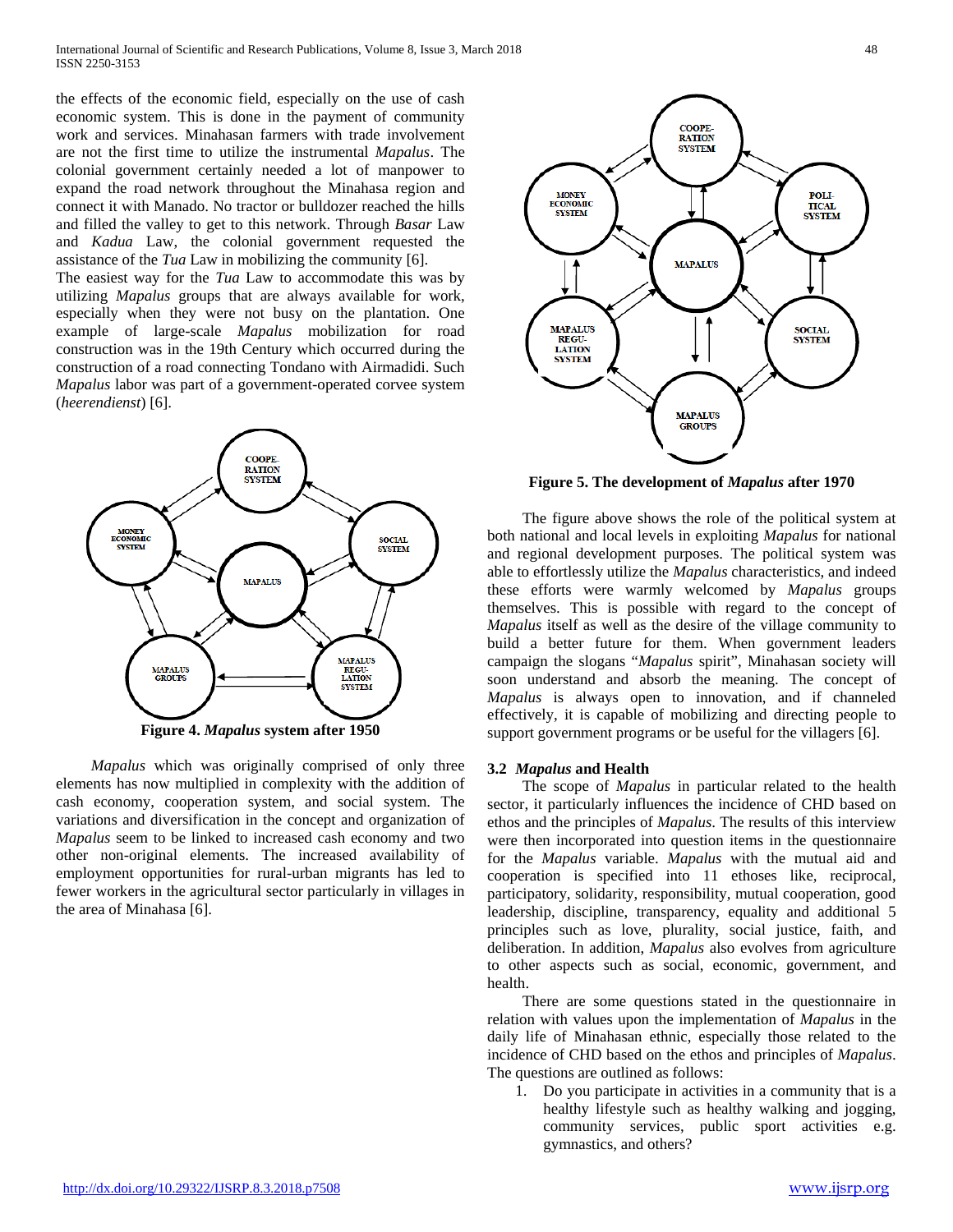- 2. Do you participate in community units in the community, for example bringing food in "*Mapalus* food" and other occasion?
- 3. Are you on time for a medical checkup and taking any medications recommended by the doctor?
- 4. Do you have enough courage to refuse any invitation from someone who may lead you to unhealthy lifestyle such as smoking, drinking, consuming prohibited foods, and so on?
- 5. Do you seek to build tolerance between family and neighbors in order to avoid conflict and stress?
- 6. Do you perform your duties and responsibilities as the member of a community through participating in health promotion efforts such as health counseling conducted by the health service center in the village or community?
- 7. Do you do any advice given by doctor/nurse because you trust them?
- 8. Do you strive or work hard in doing medical treatment or prevention of certain disease as suggested by the doctor?
- 9. Do you work together with a doctor, nurse, or medical staffs in order to control the spread of particular disease during the campaign in a community?
- 10. Do you tell your actual medical condition hosetly to the doctor, nurse, medical staffs, and family members?
- 11. Do you assume that everyone has the same right to health action and services?
- 12. Do you help others (due to illness or disaster) with sincerity without asking for replies?
- 13. Do you assume that diversity is a social capital to be respected?
- 14. Do you act fairly to everyone?
- 15. Do you believe that human beings can try to be healthy, but God determines them all at last?
- 16. Do you consult or take action through consensus in family, community and other context?

 According to Umbas [7], *Mapalus* is divided into 11 ethos and 5 principles. Detail elaboration of the ethos and principles is presented in the following Table 1.

|  |  |  | Table 1. Ethos and Principles of Mapalus |
|--|--|--|------------------------------------------|
|--|--|--|------------------------------------------|

| N            | Ethos        | Elaboration                          |  |
|--------------|--------------|--------------------------------------|--|
| $\mathbf{O}$ | Principles   |                                      |  |
| $\mathbf{1}$ | Participativ | The participative ethos or value is  |  |
|              | e            | manifested by the community in its   |  |
|              |              | voluntary initiative to give         |  |
|              |              | contribution (actively involved in   |  |
|              |              | acitivities) without any coercion or |  |
|              |              | burden. This is a true call to every |  |
|              |              | citizen because such involvement     |  |
|              |              | shows the existence of individual as |  |
|              |              | a community member. In its           |  |
|              |              | development, participative ethos has |  |
|              |              | a distinguishable typologies or      |  |
|              |              | characters namely passive,           |  |
|              |              | informative, incentive, functional,  |  |

|   |            | independent<br>interactive,<br>and                                                |
|---|------------|-----------------------------------------------------------------------------------|
|   |            | participations.                                                                   |
| 2 | Reciprocal | The reciprocal ethos is also called                                               |
|   |            | reciprocity. This is mutual consensus                                             |
|   |            | accepted in an unwritten law. The                                                 |
|   |            | implementation is by the relationship                                             |
|   |            | between two cooperating behaviors                                                 |
|   |            | that are treated and who treat the                                                |
|   |            | action work through Mapalus.                                                      |
| 3 | Discipline | The discipline ethos is another law                                               |
|   |            | section<br>enforcement<br>in<br>the                                               |
|   |            | organization of Mapalus. Discipline                                               |
|   |            | is a process that creates a character                                             |
|   |            | that emphasizes learning, education,                                              |
|   |            | appreciation<br>of<br>and<br>any                                                  |
|   |            | commitments that have been agreed                                                 |
|   |            | upon and have a common goal, not                                                  |
|   |            | only related to punishment<br><b>or</b>                                           |
|   |            | offense. Discipline in Mapalus is                                                 |
|   |            | as any attitudes through<br>defined<br>that<br>work values<br>leaders<br>have     |
|   |            | positive and meticulous behavior,                                                 |
|   |            | discretion, protect secrecy, focus on                                             |
|   |            | problems, consistency, flexibility,                                               |
|   |            | educate and advise, constructive and                                              |
|   |            | monitoring and evaluation.                                                        |
| 4 | Leadership | Leadership is part of some elements                                               |
|   |            | of Mapalus that become the artistic                                               |
|   |            | side in leading the organization. This                                            |
|   |            | means it is the leadership that makes                                             |
|   |            | a Mapalus system either moves well                                                |
|   |            | not.<br>If<br>is<br>weak<br>it<br>then<br>$\alpha$                                |
|   |            | automatically the entire organ from                                               |
|   |            | weak.<br>becomes<br><b>Mapalus</b><br>Thus,                                       |
|   |            | leadership becomes the reinforcing                                                |
|   |            | element of a Mapalus system                                                       |
| 5 | Solidarity | sudden<br><b>Mapalus</b><br>occur<br>may<br>in                                    |
|   |            | circumstances, in case when there is                                              |
|   |            | a family member dies. For this,<br>a                                              |
|   |            | Mapalus system is formed by itself.                                               |
|   |            | This can happen because of the high                                               |
|   |            | solidarity<br>among<br>members<br>of                                              |
|   |            | Mapalus. Spontaneously the grieving                                               |
|   |            | family will record and remember the                                               |
|   |            | kindness of those who have helped                                                 |
|   |            | that, at some time later when grief<br>their families the<br>afflicts<br>assisted |
|   |            | families will repay what they have                                                |
|   |            | got. Thus Mapalus will establish well                                             |
|   |            | if the solidarity exists<br>among the                                             |
|   |            | community<br>members.<br>Solidarity                                               |
|   |            | fellow members<br>among<br>and even                                               |
|   |            | fellow<br>human<br>beings<br>the<br>in                                            |
|   |            | Minahasan cultural community<br>is                                                |
|   |            | quite high. It always appears in the                                              |
|   |            | show of joy and sorrow, all the                                                   |
|   |            | people in droves come to help.                                                    |
| 6 | Responsibi | The responsibility ethos is closely                                               |
|   | lity       | related to the cooperation agreement                                              |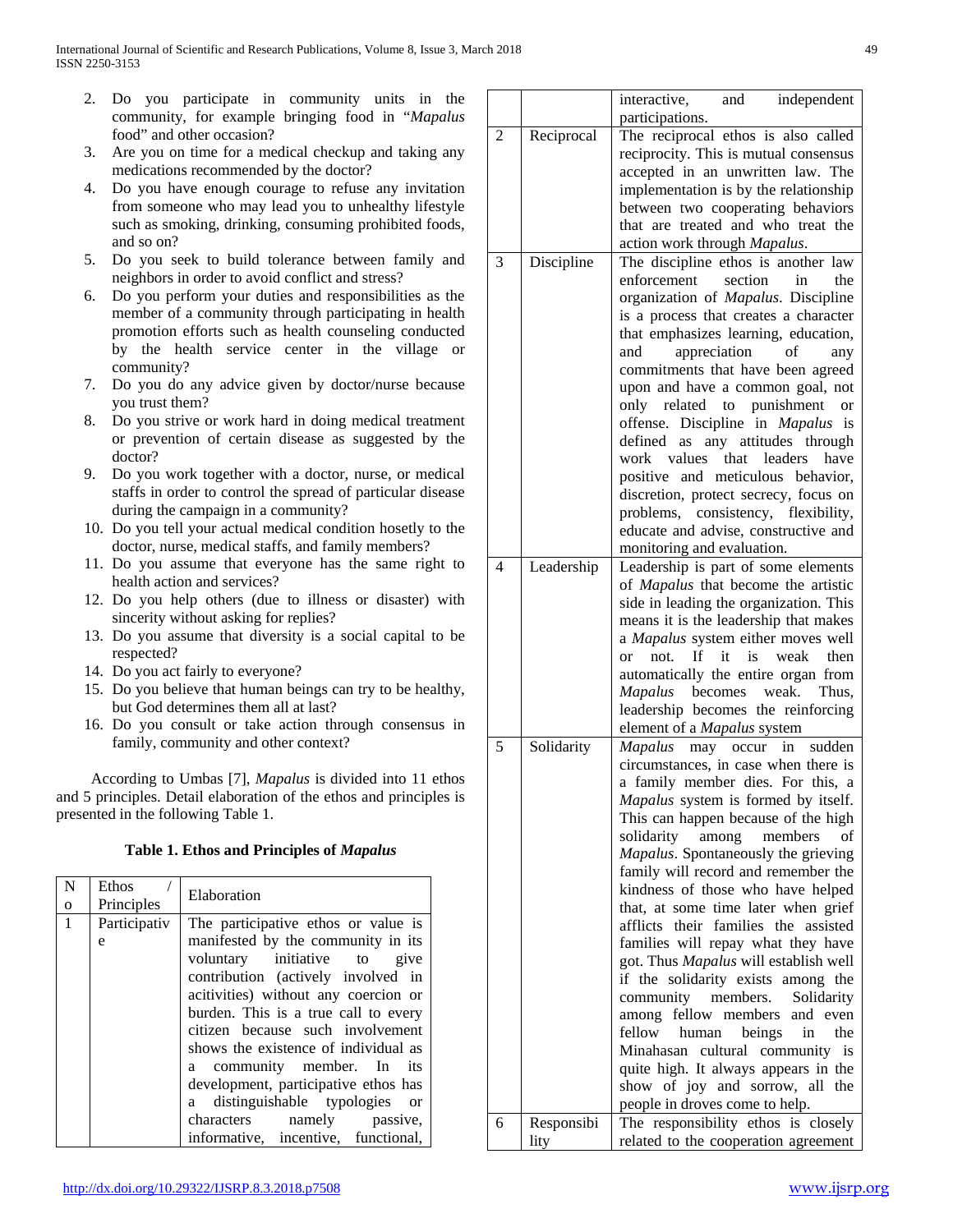|    |                                            | of Mapalus which binds every<br>individual to be more proactive, not<br>just answering but can also<br>be<br>encouraged and demanded in a moral<br>sense. The accountability of every<br>member of <i>Mapalus</i> relates<br>to<br>unwritten law of Mapalus-but it has<br>strict and executable consequences<br>with customary law such as being<br>ostracized, can no longer be trusted<br>for life, and even the individual may<br>stranger and alienated<br>become a<br>within the community as he or she<br>cannot be trusted anymore. |
|----|--------------------------------------------|--------------------------------------------------------------------------------------------------------------------------------------------------------------------------------------------------------------------------------------------------------------------------------------------------------------------------------------------------------------------------------------------------------------------------------------------------------------------------------------------------------------------------------------------|
| 7  | Standard<br>mutual<br>trust                | The mutual trust ethos is somewhat<br>difficult to understand<br>by some<br>people because of the bad experience<br>that may have occurred in the work<br>system that enforces the standard<br>(mutual) trust ethos like this. This is<br>related to the decline in the value of<br>trust among the people. Society is<br>more selective in giving trust to<br>others because of previous (bad)<br>experiences that have abused the<br>trust given.                                                                                        |
| 8  | Hard work                                  | The hard work ethos is the key idea<br>of Mapalus. Everyone involved must<br>absolutely work hard as individuals<br>as well as in a group of Mapalus.<br>The nature of this hard work has<br>been characterized by Minahasan<br>people for long time. There is no<br>place for the slackers in the Mapalus<br>system                                                                                                                                                                                                                       |
| 9  | Mutual<br>assistance<br>(Gotong<br>royong) | mutual assistance<br>The<br>(gotong)<br>royong) ethos is often misunderstood<br>as if Mapalus was just a matter of<br>gotong royong. Indeed it is a thing<br>that became one of the characteristics<br>Mapalus.<br>It can<br>also<br>of<br>be<br>understood as<br>equality<br>among<br>members. This is more pronounced<br>during mass work or community<br>services, where every community<br>member is actively involved<br>and<br>helps each other.                                                                                     |
| 10 | Transparen<br>cy                           | The transparency ethos or openness<br>is a developing ethos that evolves<br>with the growing pf communication<br>and information technology. With<br>the growing of the<br>media<br>in<br>spreading both positive and negative<br>news, the media sometimes exceeds<br>the rules of journalism, causing this<br>information demands for everything<br>to be done openly or transparently.<br>But in Mapalus, transparency is done<br>so that accountability and control                                                                    |

|    |                   | systems can be guaranteed.                                                    |  |
|----|-------------------|-------------------------------------------------------------------------------|--|
| 11 | Equality          | equality ethos<br>shows<br>The<br>that                                        |  |
|    |                   | everyone has equal position in the                                            |  |
|    |                   | customary and constitutional law of                                           |  |
|    |                   | Mapalus. All should submit to any<br>to                                       |  |
|    |                   | organization's general<br>statute<br>anyone and any position out of the       |  |
|    |                   | institution<br>Mapalus<br>they<br>are                                         |  |
|    |                   | currently attending. This ethos will                                          |  |
|    |                   | establish justice, togetherness,<br>and                                       |  |
|    |                   | partnership, and they become united                                           |  |
|    |                   | because of the guarantee of the same                                          |  |
|    |                   | legal position.                                                               |  |
| 12 | Care              | The caring principle is one of the                                            |  |
|    |                   | principles of <i>Mapalus</i> to take care of                                  |  |
|    |                   | others, maning the principle requires<br>the members to help others sincerely |  |
|    |                   | (without any expectation in return).                                          |  |
| 13 | Plurality         | Pluralism principle is social capital                                         |  |
|    |                   | and this is the thing that God has                                            |  |
|    |                   | created for people to learn and to                                            |  |
|    |                   | accept one another. This is one of the                                        |  |
|    |                   | principles of Mapalus in upholding                                            |  |
|    |                   | diversity and pluralism.                                                      |  |
| 14 | Social<br>Justice | The values of Five Principles of<br>Indonesia ( <i>Pancasila</i> )<br>also    |  |
|    |                   | are<br>integrated in the implementation of                                    |  |
|    |                   | Mapalus culture. The principle of                                             |  |
|    |                   | social justice in Pancasila is also in                                        |  |
|    |                   | line with what found in in Mapalus.                                           |  |
|    |                   | All Minahasan people are treated and                                          |  |
|    |                   | treat everyone fairly regardless of                                           |  |
|    |                   | their race, religion and ethnic.                                              |  |
| 15 | Faith             | The principle of faith is also found in                                       |  |
|    |                   | Mapalus. This principle makes the<br>Minahasan society believe in the         |  |
|    |                   | bigger power that governs the life in                                         |  |
|    |                   | this world that is God. Faith is                                              |  |
|    |                   | private and individual business                                               |  |
|    |                   | between man and God. For this, there                                          |  |
|    |                   | should<br>not be<br>any<br>mutual                                             |  |
|    |                   | arrangement between the followers                                             |  |
|    |                   | of the religions or between the same                                          |  |
| 16 | Consensus         | religion (different sects).<br>The last principle is the way to make          |  |
|    |                   | decision which should be discussed                                            |  |
|    |                   | and consented within the members.                                             |  |
|    |                   | The decision-making process within                                            |  |
|    |                   | the family should be made as the                                              |  |
|    |                   | result of discussion among family                                             |  |
|    |                   | members, and so on. This principle is                                         |  |
|    |                   | known as consensus or deliberation.                                           |  |

 The scope of *Mapalus* in relation with the medical matter affects the incidence of CHD based on the 16 values absorbed from the ethos and principles of *Mapalus*. The values of *Mapalus* still exist and are inherent within the Minahasa community within generations. The values of *Mapalus* which was originated from the agricultural sector are currently being implemented by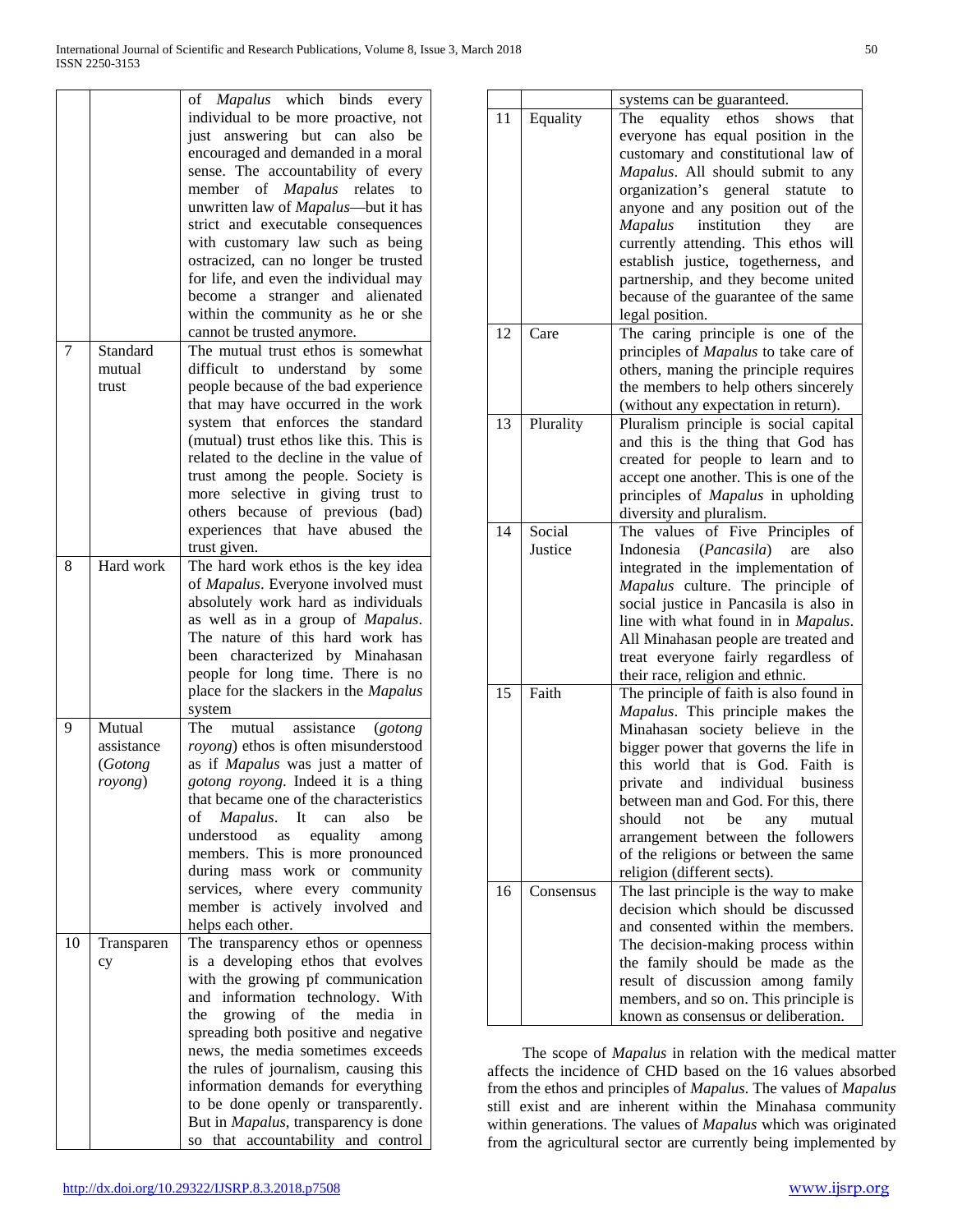the Minahasan community even though it has shifted along with the social changes of the people, from agriculture to politics, government, social, community, health and others. This shift began to occur when the migration of the people from village to city. The migration has caused the Minahasan people to start adapting to new life without losing the values of *Mapalus* which still remain inherently within the society.

 *Mapalus*, which was originally from cooperation and helping each other to open farmland, from agricultural sector shifted into other sector such as cooperation, mutual assistance, helping in social life such as gathering and community unit, either in offices, religious organizations, social organizations and other society. It is implemented through likes, sickness and sorrow.

 Minahasan community is a religious society. It has been proven through frequent thanksgiving ceremonies like birthday celebrations, weddings, new homes, new class, promotions, moving houses, graduating from kindergarten to college, recovering from illness, commemoration, the third night after death, one-week after the family died, 40 days of death, and others. It seems that almost every day in the Minahasa area is thanksgiving and worship day, while Saturday and Sunday are known as social work day (could be attending various thanksgiving events).

 Minahasan community is a society with high solidarity. They are happy when their relatives and neighbors are happy, and vice versa. Thus, when there is a thanksgiving event, attending the event becomes a necessity even though attending 2- 3 thanksgiving events in one day. Thanksgiving may start at lunchtime and end in the midnight. The activities are usually started with worship, big meals and eating together, singing together, dancing together, discussion, drinking together (mineral water, softdrink and local alcoholic beverage) and others. These are some examples of the implementation of *Mapalus* values in the life of the Minahasa community.

 Several studies have shown that there has not been direct research analyzing the role of *Mapalus* for CHD control, but it is an indirect influence. Research that has been done to see the role of *Mapalus* in the socio-economic, behavior and health services can be seen in Table 2.

|  |  | <b>Table 2. Research on Mapalus</b> |
|--|--|-------------------------------------|
|--|--|-------------------------------------|

| No. | Aspects     | Results              | Researchers          |
|-----|-------------|----------------------|----------------------|
| 1   | Community   | of<br>The concept    | Kilis <sup>[8]</sup> |
|     | empowerment | neighborhood         |                      |
|     |             | is<br>security       |                      |
|     |             | conducted            |                      |
|     |             | through public       |                      |
|     |             | The role<br>of       | Turang et al         |
|     |             | <i>Mapalus</i><br>to | [9]                  |
|     |             | empower the          |                      |
|     |             | community<br>in      |                      |
|     |             | City of Tomohon      |                      |
|     |             | Participation<br>on  | Ngangi [10]          |
|     |             | the members in       |                      |
|     |             | Mapalus farmers      |                      |
|     |             | organization         |                      |
|     |             | of<br>role<br>The    | Goni $[11]$          |

| http://dx.doi.org/10.29322/IJSRP.8.3.2018.p7508 |  |
|-------------------------------------------------|--|

|                |               | <b>Mapalus</b><br>in       |              |
|----------------|---------------|----------------------------|--------------|
|                |               | improving                  |              |
|                |               | farmers welfare            |              |
|                |               | Community                  | Fensyana     |
|                |               | empowerment in             | [12]         |
|                |               | Mapalus-based              |              |
|                |               | community                  |              |
|                |               | development                |              |
| $\overline{c}$ | Culture,      | application<br>The         | Mamentu      |
|                | Language,     | of<br>Emily                | $[13]$       |
|                | and           | Durkheim's                 |              |
|                | Education     | theory<br>on               |              |
|                |               | Mapalus culture            |              |
|                |               | in Minahasa                |              |
|                |               | The<br>values<br>of        | Pangalila    |
|                |               | culture<br>Mapalus         | [14]         |
|                |               | in the teaching of         |              |
|                |               | civic education to         |              |
|                |               | improve tolerance          |              |
|                |               | The<br>role<br>of          | Wawointana   |
|                |               | Mapalus<br>to              | Putra<br>and |
|                |               | preserve national          | $[14]$       |
|                |               | culture                    |              |
| 3              | Social<br>and | Democracy<br>in            | Sendow dan   |
|                | Politic       | <b>Mapalus</b>             | Santoso      |
|                |               | organization               | $[16]$       |
|                |               | system<br>in               |              |
|                |               | Minahasa                   |              |
|                |               | The                        | Tandaju      |
|                |               | implementation             | $[17]$       |
|                |               | of<br><b>Mapalus</b><br>in |              |
|                |               | community                  |              |
|                |               | security                   |              |
| 4              | Health        | The influence of           | Ririmasse et |
|                |               | <b>Mapalus</b><br>in       | al[5]        |
|                |               | improving MDGs             |              |
|                |               | achievements               |              |
|                |               | through<br>human           |              |
|                |               | resources                  |              |
|                |               | The influence of           | Ririmasse et |
|                |               | Mapalus<br>culture         | al [4]       |
|                |               | in human attitude          |              |
|                |               | and<br>hospital            |              |
|                |               | management                 |              |
|                |               |                            |              |

## IV. CONCLUSIONS

 *Mapalus* is still implemented in the Minahasa ethnic communities. The implementation can be observed through the sixteen values formulated from the ethos and principles of *Mapalus*. The implementation of *Mapalus* has evolved from agriculture to social, political, economic, security and health aspecs by still using the same *Mapalus* essence. The implementation of *Mapalus* that influences the incidence of CHD is likely related to behavioral risk factors such as consuming fatty foods and smoking in *Mapalus* activities such as gathering